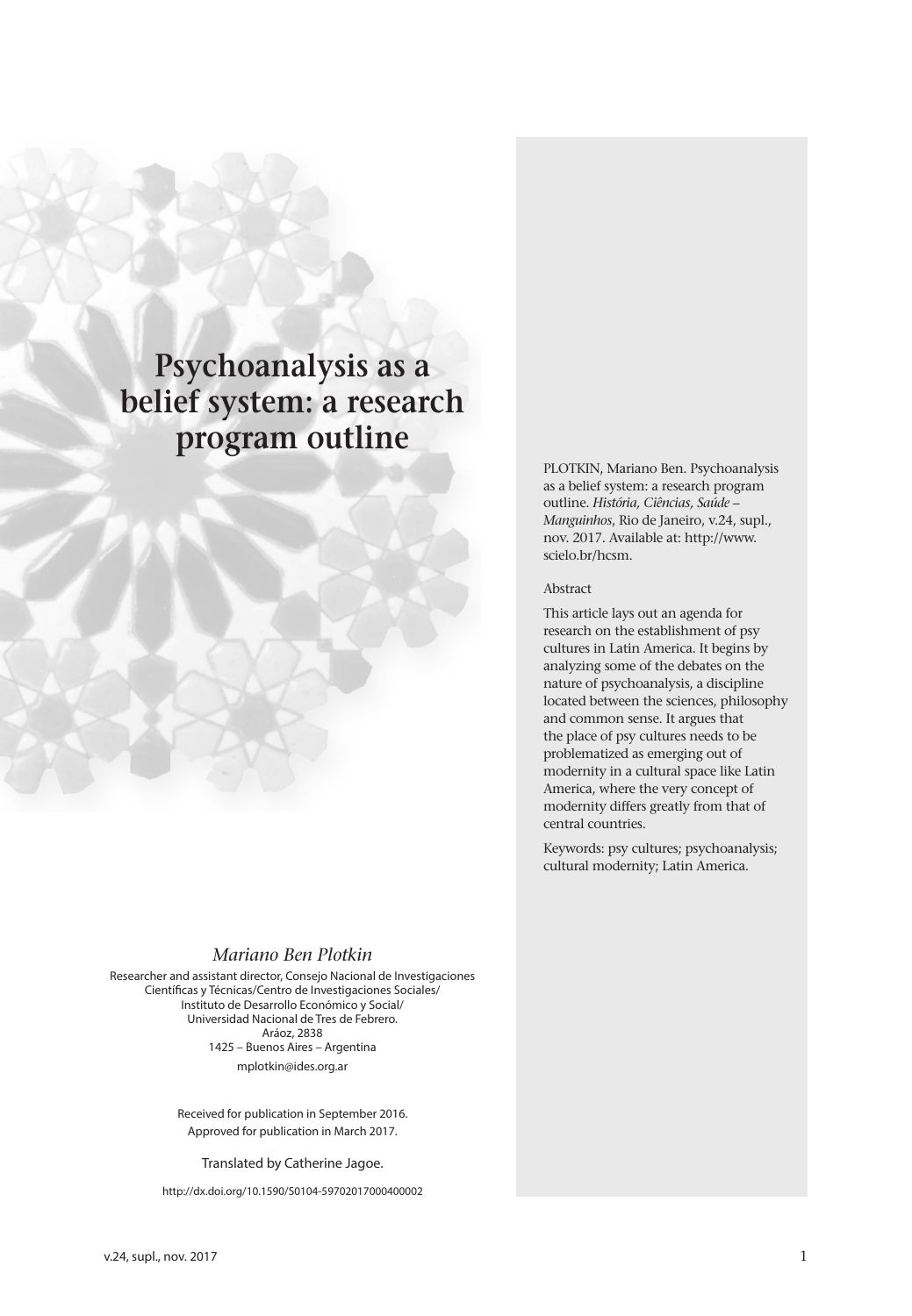It is well known that, from early times Freud was concerned with the universe in which the discipline and knowledge he was creating would be inserted. Although the texts in which It is well known that, from early times Freud was concerned with the universe in which the he specifically discusses the problem of the emergence of a possible psychoanalytic worldview (*Weltanschauung*) are rather late (Freud, 1974b, 1974a), the dimension we could characterize as "rational," descended from the "enlightenment" tradition of psychoanalysis – as opposed to the other variety, associated with the "romantic" tradition" (Duarte, 2013; Roudinesco, 2014) – raised a series of issues for him, both of an epistemological and strategic nature. Psychoanalysis was born and developed as an essentially hermeneutic discipline associated, therefore, with history (Plotkin, sep. 2013). However, Freud's early, lasting (to the point of being anachronistic) and firm adherence to the conceptual schemes of evolutionism, both of the Darwinian and Lamarckian variety (Sulloway, 1992; Maffi, 2012a), strongly influenced his vision of psychoanalysis as belonging to the universe of *Naturwissenschaften*. It could be argued that, from its very beginnings, psychoanalysis has occupied an "interstitial" space between the natural sciences and the humanities. Along with his biological speculations, Freud – who was partly following nineteenth-century scientific paradigms – found analogies and examples taken from literature, the theater, poetry and history.<sup>1</sup>

However, Freud's response to the possibility that psychoanalysis might provide or become a worldview is well-known and scathing: psychoanalysis could not generate a specific *Weltanschauung* simply because, as a science, it belonged to the scientific *Weltanschauung.* In Lecture XXXV of the *New introductory lectures on psychoanalysis*, entitled "The question of a *Weltanschauung*" (Freud, 1974a), which in a sense continues and expands arguments he had presented in *The future of an illusion* (Freud, 1974b), his main concern was both to ensure that psychoanalysis would have a place among the sciences, and to separate it from the other two possible universes of knowledge in which it might be included: philosophy – which worried him mainly because of its claim to generate a coherent, seamless image of the universe (Freud, 1974a, p.160) – and religion. However, in another, earlier text (Freud, 1974c), in which he dealt briefly – and probably for the first time – with the problem of a supposed psychoanalytic *Weltanschauung*, he linked it not to cognitive constellations or beliefs with which psychoanalysis might be associated, but rather to possible misreadings of some of the conclusions arising within psychoanalysis itself. Indeed, in his work *Inhibitions, symptoms and anxiety*, Freud (1974c, p.2838; emphasis in the original) seems to be worried about the fact that

> [M]any writers have laid much stress on the weakness of the ego in relation to the id and of our rational elements in the face of the daemonic forces within us; and they display a strong tendency to make what I have said into a corner-stone of a 'psychoanalytic *Weltanschauung.*'

In light of this possibility, Freud (1974c, p.2838) warns, "Yet surely the psycho-analyst, with his knowledge of the way in which repression works, should, of all people, be restrained from adopting such an extreme and one-sided view". In other words, for Freud, psychoanalysis was – and should be – linked to rationality descended from the Enlightenment tradition for two reasons: firstly because of its nature as expert knowledge, in opposition to the worldviews associated with other, non-scientific forms of knowledge; and secondly because of the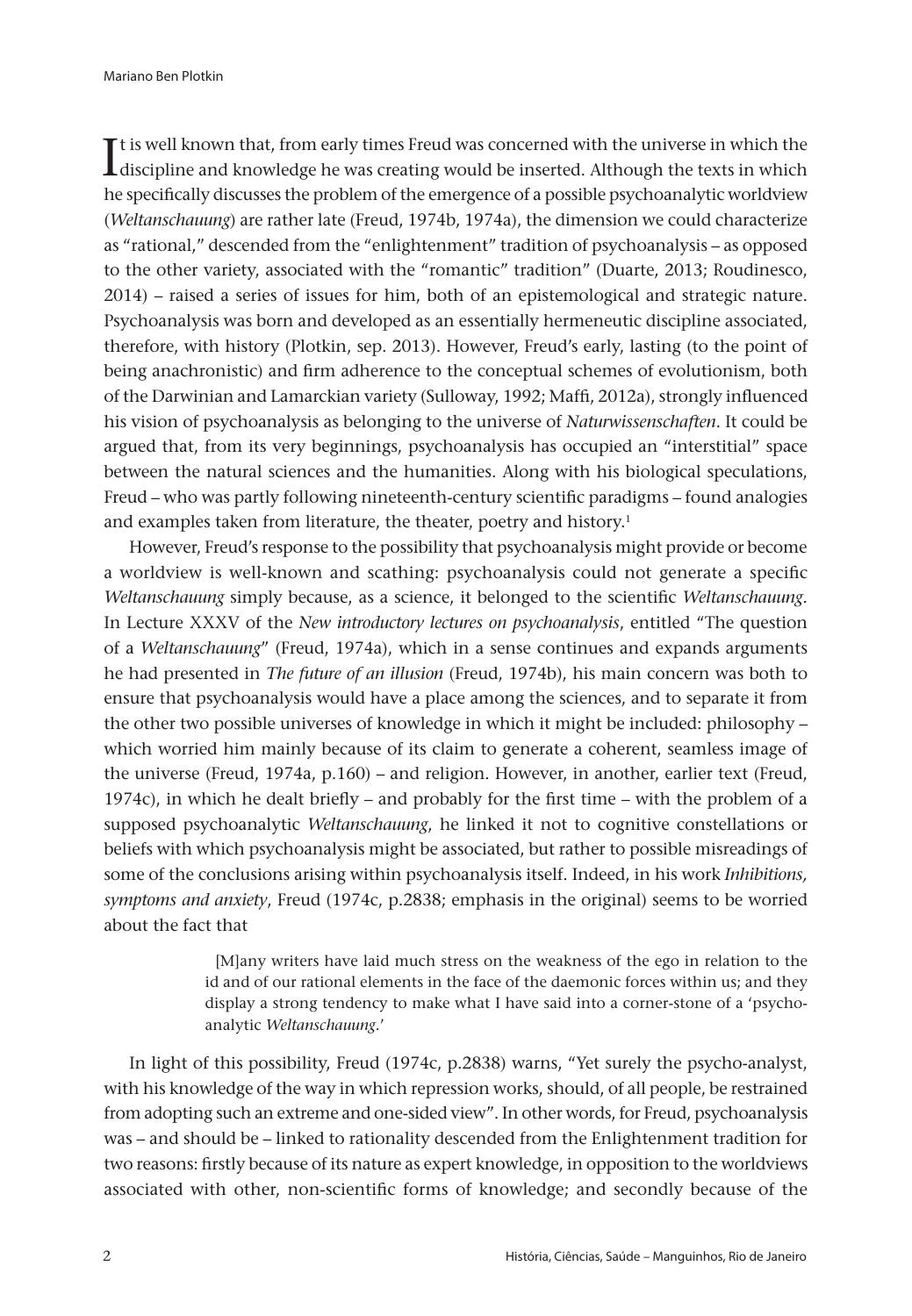emphasis on what we might call the "Apollonian" dimension of its conclusions versus the more "Dionysian" side.2

Another nucleus of concern for Freud stemmed from the need to keep his system within the universe of expert forms of knowledge, versus what might be described as "common sense." Indeed, his definition of *Weltanschauung* as "an intellectual construction which gives a unified solution for all the problems of our existence in virtue of a comprehensive hypothesis, a construction, therefore, in which no question is left open and in which everything in which we are interested finds a place" (Freud, 1974a, p.3191), somewhat resembles modern anthropological and sociological descriptions of "common sense" as a cultural system. As Clifford Geertz (1983, p.80) argues, "men plug the dikes of their most needed beliefs with whatever mud they can find."

The problem is that, despite Freud's concerns and attempts to make psychoanalysis a science – attempts which often led him to dead ends – it is true that the Freudian system's place in a scientific universe is one of the issues most disputed by his critics, who have not hesitated to call it a "pseudoscience."3 Indeed, the system of ideas and practices Freud created has been associated by some sociologists and anthropologists, such as Robert Castel (1973), with beliefs and practices associated to religious systems; and it has been argued that in certain cultural spaces, psychoanalysis in its various forms became part of "common sense."4

Within the field of anthropology, Claude Lévi-Strauss has devoted some well-known pages to establishing the structural similarities between psychoanalysis and shamanism. For Lévi-Strauss (1977a, p.164), the shaman, like the psychoanalyst, is a "professional abreactor." The French anthropologist argued there were two basic types of similarity between psychoanalysis and religious beliefs. Firstly, as in religious systems, Lévi-Strauss saw a tendency in psychoanalysis (at least as he knew it at that time) to become precisely what Freud denied: a *Weltanschauung.* By broadening the patient-recruitment universe from those considered abnormal to "representative samples" of the patients' social group, a danger arises "that the treatment …, far from leading to the resolution of a specific disturbance within its own context, is reduced to the reorganization of the patient's universe in terms of psychoanalytic interpretations" (Lévi-Strauss, 1977a, p.167). The second kind of link he proposed between shamanism and psychoanalysis was a deeper one, since it involved a structural similarity between the respective methods:

> In both cases the purpose is to bring to a conscious level conflicts and resistance which have remained unconscious, owing either to their repression by other psychological forces or … to their own specific nature, which is not psychic but organic … In both cases also, the conflicts and resistances are resolved, not because of the knowledge, real or alleged, which the sick woman progressively acquires of them, but because this knowledge makes possible a specific experience, in the course of which conflicts materialize in an order and on a level permitting their free development and leading to their resolution (Lévi-Strauss, 1977b, p.179).

According to Lévi-Strauss, in both types of treatment (shamanistic and psychoanalytic), the goal is to reconstruct a myth that the patient has to live or relive so as to produce a healing experience. This is possible thanks to the efficacy that both psychoanalysis and shamanism possess on the symbolic level. However, in shamanism, the myth – and also the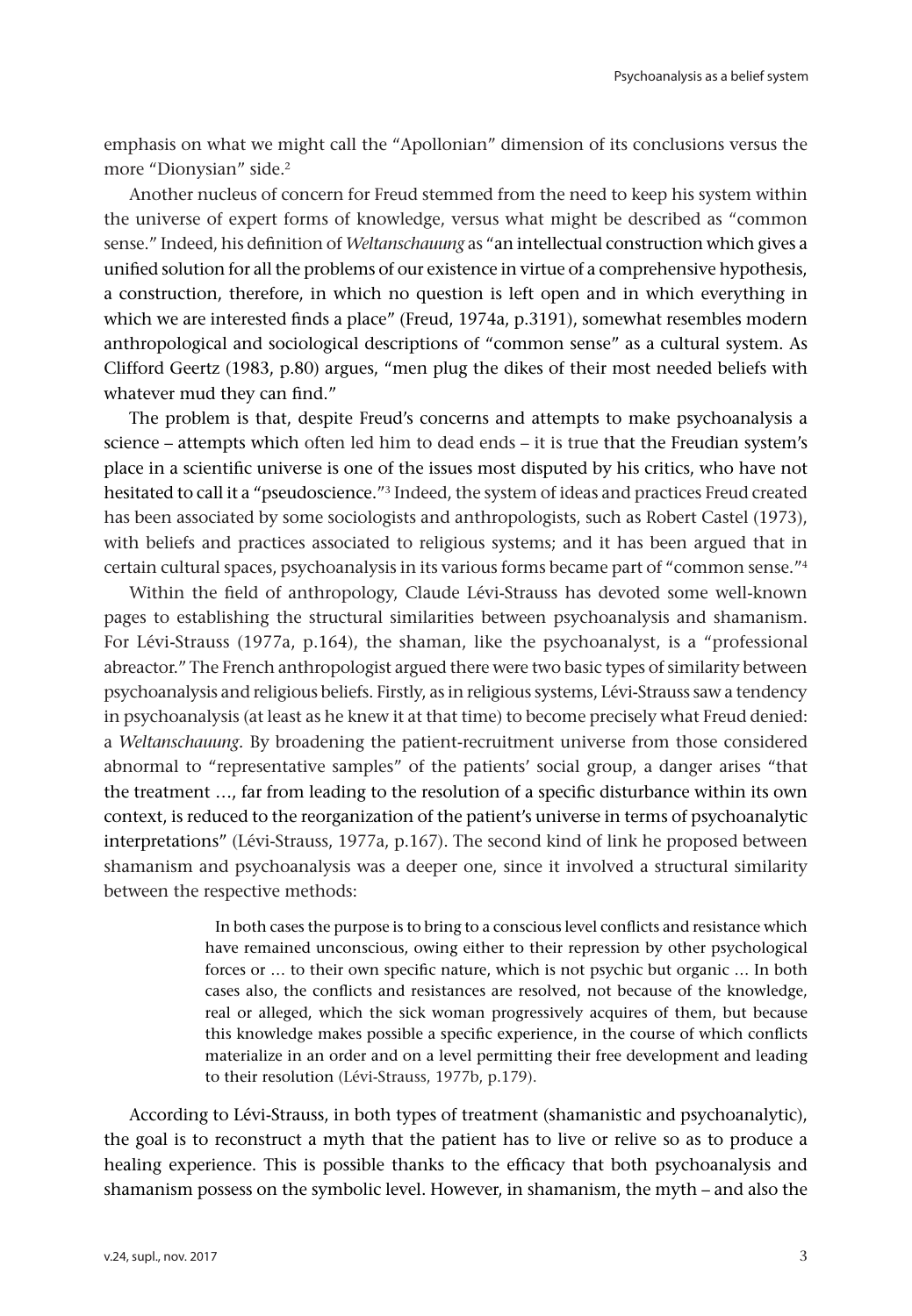practice – is collective in nature, whereas in psychoanalytic treatment the myth is individual, created by the patient from elements taken from his own past (Lévi-Strauss, 1977b, p.180). Within this universe of profound similarities, Lévi-Strauss establishes a series of parallelisms and oppositions between shamanism and psychoanalysis (De la Peña, 2000, p.5). It can be argued that, for Lévi-Strauss, psychoanalysis was the form adopted by shamanism in modern societies dominated by individualism.<sup>5</sup> Both shamanism and other forms of religious belief, Lévi-Strauss claims, are centered less on ending suffering than on rendering it intelligible and tolerable (Lévi-Strauss, 1977b, p.178; Geertz, 1973, p.104), which is perfectly compatible with the goals Freud himself had established for psychoanalysis – at least at the outset – when he argued that much would be gained if hysterical misery could be transformed into common unhappiness (Breuer, Freud, 1974, p.305). If theodicy involves the problem of establishing compatibility between the existence of evil and the omnipotent characteristics attributed to the divine (Weber, 1997) – in other words, if theodicy makes evil comprehensible – in this case we could speak of a "psychodicy," meaning an attempt to make the suffering of the soul comprehensible.

At the same time, when we examine the historical development of psychoanalytic practice, it seems clear that they could be fruitfully analyzed using some theoretical tools originating in the sociology of religions as Robert Castel suggested over four decades ago. Could we not take some of the characteristics attributed by Pierre Bourdieu, in a now-classic text, to the religious field, and apply them to the psychoanalytic field? Can the psychoanalytic field not be seen as a battle to obtain the monopoly of a particular type of "soul cure," in which we note the presence of a specialized body of providers, as opposed to a universe of "lay" demand? Can we not make out an emerging set of mechanisms for excluding other forms of soul cure, which are reinterpreted as archaic in light of the "good news" of psychoanalysis? And likewise the presence of heretics, sects, etc. that fight over the accumulation of symbolic capital within the field of psychoanalysis? As with other successful sects, has psychoanalysis not evolved, in a sense, into a church – or rather various churches that compete amongst one another – all proclaiming themselves the bearers and guardians of the orthodoxy/ies, and identified by hierarchical, dogmatic systems? (Bourdieu, 1971). Bourdieu points out that churches adapt to consumer demands by adjusting their offer, but they are extremely rigid when faced with prophets or sects that might threaten their specific monopoly. When this happens, they generate systematized, canonical forms, only accessible via specific apprenticeship (Bourdieu, 1971, p.327; Castel, 1973, p.128 and ff.) Is there not a parallel between these reactions on the part of the church and Freud's flexibility when trying to spread psychoanalysis in distant lands, as opposed to his rigidity when "prophets" or "sects" arose who disputed the monopoly he claimed over psychoanalytic therapy? (Plotkin, Ruperthuz Honorato, in press).

A fair amount has been written about psychoanalysis as "common sense." In its different forms and branches in countries like the USA (at least up until the 1960s), France, Brazil and particularly Argentina, psychoanalysis has long outgrown its status as "expert discourse" and become a lens through which at least some sectors of society view reality (Turkle, 1992; Castel, 1973; Figueira, 1985; Berger, 1965; Plotkin, 2010; Plotkin, Visacovsky, 2007; Visacovsky, 2009). That is to say, it has become, as Peter Berger (1965) argues (borrowing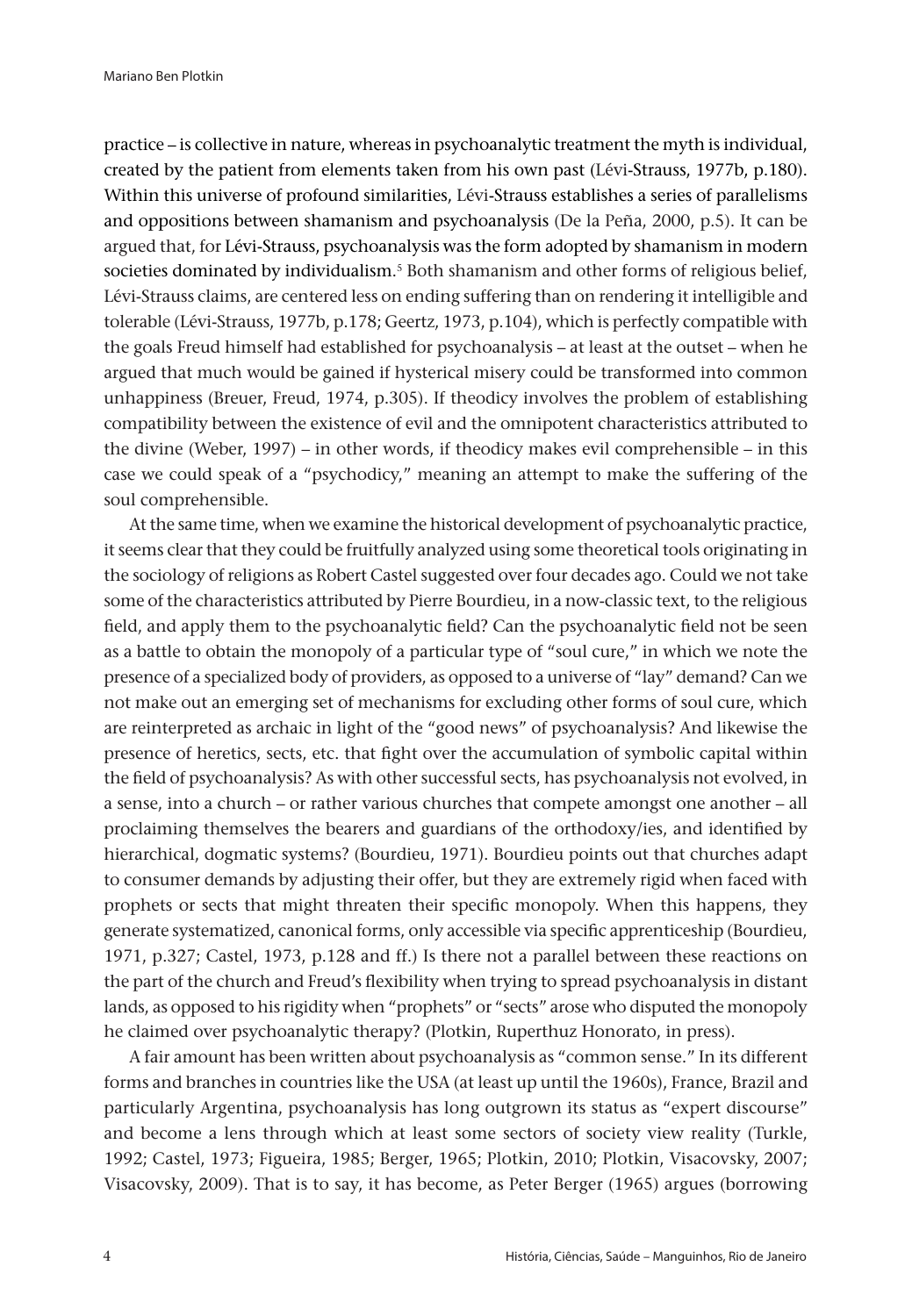from Alfred Schutz), part of the "world taken for granted," meaning a part of reality that is not debatable and is thus located beyond critical analysis.

Psychoanalysis-science, psychoanalysis-religion, or psychoanalysis-common sense? Or, put in another way, in what conceptual universe should psychoanalysis be placed? As Élisabeth Roudinesco (2014, p.271) has argued, Freud invented a "discipline" (her quotation marks) that can be integrated neither into the field of "hard" science nor into the human sciences. One of the problems identified by the sociological study of psychoanalysis – a problem pointed out by Berger in 1965 and referred to in a different sense by Castel – concerns its claim of "extraterritoriality" (a courtesy demanded by psychoanalysis that Berger does not see reciprocated by it). The problem with the supposed "extraterritoriality" of psychoanalysis can be seen in at least two dimensions that probably have less to do with the discipline's epistemological foundations than with its strategies for legitimizing and constructing authority regimes, which have been generated since Freud's time and have mostly lasted to this day.

In the first place, the claim of extraterritoriality can be seen in the eccentric position that psychoanalysts themselves attribute to their discipline in terms of the *Weltanschauung* in which Freud himself sought to locate it: that of science. Psychoanalysis claims to be a unique form of knowledge about an object that is also unique: the unconscious, and, therefore, it is by its very nature irreducible to any other form of knowledge. Psychoanalytic experience, the foundation of psychoanalytic knowledge, is supposedly incommensurable (Eidelsztein, 2008, p.77). If this were true, then psychoanalysis would be impervious to any type of critique formulated outside itself, critiques that are generally interpreted as forms of resistance at best, and at worse, as the product of unresolved neuroses on the part of those who formulated them. Freud himself (1974e, p.1965) wrote that "it is similarly impossible for me to argue with those psychologists and neurologists who do not recognize the premises of psychoanalysis and consider its results contrived."6 It is interesting to note an experience described by Lévi-Strauss himself, which occurred when he attended Jacques Lacan's first lecture in the seminar series at the École Normale Supérieure: "Frankly, I confess that I, the listener, basically couldn't understand anything. And there I was in the midst of an audience who did seem to understand" (quoted in Lézé, 2010, p.25).<sup>7</sup> It seems that "understanding" the different forms of psychoanalysis can only be achieved by means of initiation rites rather than through rational mechanisms. In fact, in current psychoanalytic training (although this has not always been the case), the couch – the subjective, initiatory dimension – has precedence over the lecture-hall – the more rational, objective dimension – as a training mechanism, and above all as a means of reproduction within the psychoanalytic field (Maffi, 2012b).

Although it could be said that all disciplines, whether scientific or not, contain initiatory elements among their mechanisms for reproduction and legitimation, the fact is that those mechanisms play a much greater role in contemporary psychoanalysis, since they have become part of its identity as a form of knowledge and as a profession (Russo, 1999). The problem is that this stress on the subjective nature of the transmission of psychoanalytic knowledge largely precludes the possibility of dialogue between psychoanalysis and other forms of knowledge whose legitimacy is based on constructing an image of objectivity in their methods and objects, regardless of the complexities surrounding the relationship between objectivity and subjectivity that are present in any form of knowledge, even scientific.8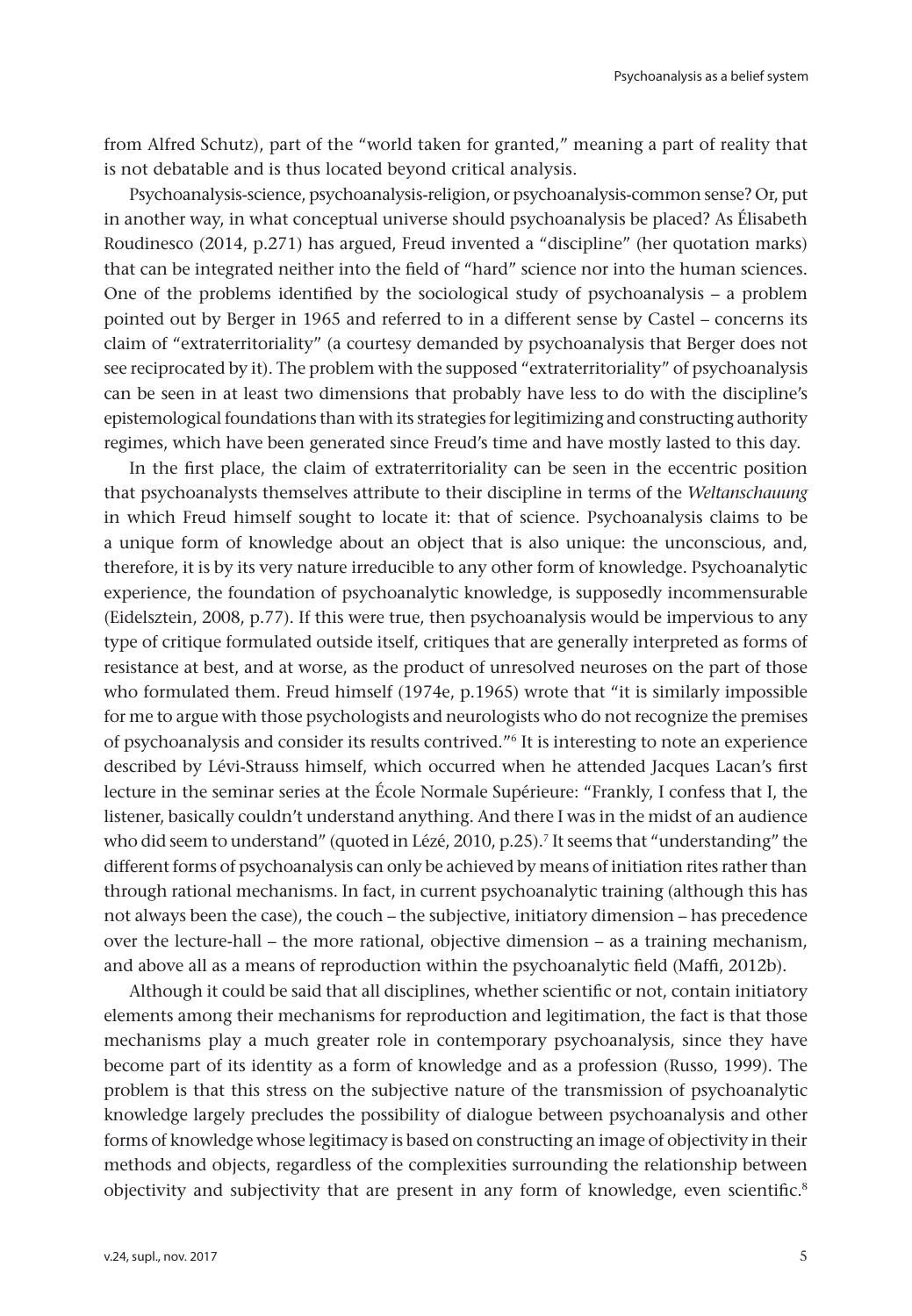Although in recent decades there has been discussion within the history of science about the close link between the construction of the idea of scientific objectivity and the development of a concomitant concept of subjectivity (Daston, Galison, 1992, 2007), what I wish to stress here has nothing to do with an epistemological position. Rather, it concerns the emphasis on one or the other of those dimensions in the mechanisms of reproduction within the psychoanalytic field. In that sense, psychoanalysis differs from other scientific disciplines. We should bear in mind that Lacan's way of transmitting knowledge is still described today by his disciples and followers as "teaching," which suggests that the transmission of knowledge has a certain unilateral structure (and, I would add, a rather anachronistic one), in which a "master" teaches his disciples, who can only fully count themselves as such if they have passed through the initiation rite of psychoanalytic treatment.9

The second dimension of the claim to psychoanalysis' extraterritoriality has perhaps even more profound consequences. It is associated to the fact that because of its alleged peculiar nature psychoanalysis is placed outside of the "rules of the game" of social and human practice that, therefore, do not apply to it. Thus, not only does it not resemble any other form of knowledge (whether scientific or not), but (partly for the same reason), it cannot be analyzed by social sciences.10 From that point of view, psychoanalysts are denying the social dimension of their practice, which may be understood as a particular set of forms of interaction that occurs within a specific field, with its own rules and struggles over the accumulation of symbolic capital; struggles which are, meanwhile, fairly obvious to anyone who takes the time to examine them with a little care (Lézé, 2010). Therefore, we could say that for important sectors of the psychoanalytic movement, only those who have undergone psychoanalysis – and in the extreme case, only psychoanalysts – are equipped to understand the form in which the "psychoanalytic field" operates, a field which they would argue is not actually a field at all, since it supposedly functions outside the logic of fields. To a large extent, the authority regime that validates psychoanalysis is based on this claim of extraterritoriality, on the fact that psychoanalysis is a form of knowledge that cannot be compared to any other and is, therefore, associated with a practice that eludes any form of regulation, whether legal or symbolic, or any system of "objective" evaluation that might compare its efficacy to that of other therapeutic practices.

Pierre Bourdieu has repeatedly pointed out the fallacy of claiming extraterritoriality, even for sociology. Any form of social interaction based on a belief system – as all forms of social interaction are, to some degree – (Bourdieu, 1987, p.157) can be analyzed sociologically, historically and also ethnographically as a historical experience. However, the success of psychoanalysis' "claim of extraterritoriality" is seen in the absence (at least until very recently) of true empirical social research, either ethnographic or sociological, on the workings of the psychoanalytic field in contrast to the plethora of studies on other dimensions of the "psy universe."11 In Buenos Aires, a city which is currently considered one of the world capitals of psychoanalysis, there have been no studies of this type to date.

But to return to the problem posed at the outset: what are we talking about when we talk about psychoanalysis? Or rather, how should we talk about psychoanalysis? Within what conceptual and practical universe should we locate it? Put more simply, as a sociallydetermined and historically-situated practice, does psychoanalysis belong in the same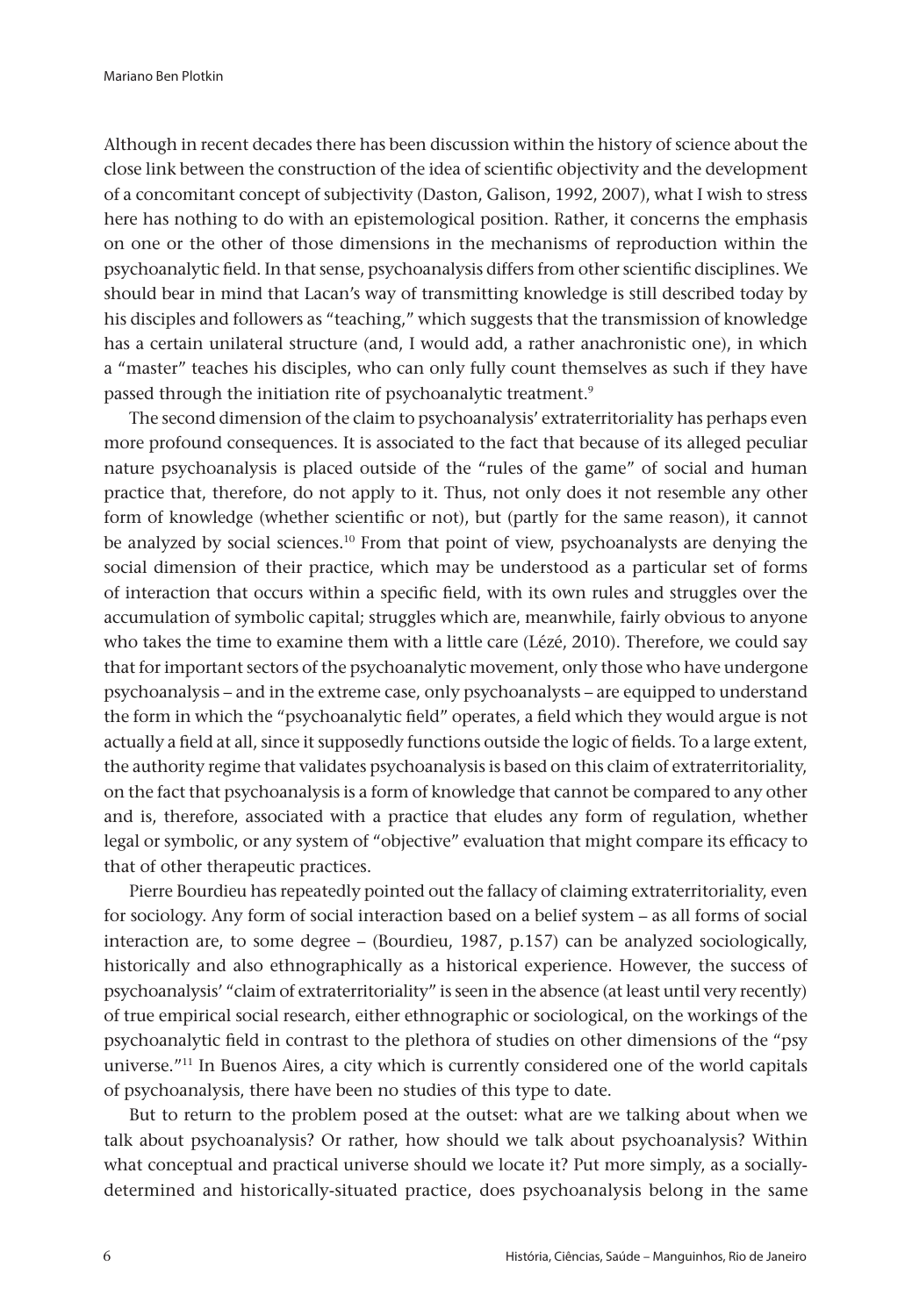constellation of systems of interaction in all the cultures in which it operates, even for actors located in different positions within a given system of social, economic and cultural stratification? Do providers and those who use their services share the conceptual universe in which they locate psychoanalytic practice?

To begin to answer these questions (and this article simply attempts to formulate some hypotheses on the subject), we need to use the concept of "psy cultures" (and I stress the plural, for reasons I shall discuss later), which we could describe as a series of symbolic devices, practices and discourses that give meaning to the processes whereby subjectivity is constructed and managed.12 It has often been argued that the emergence of "psy cultures" is one of the consequences of the formation of modern subjectivity in the western world – at least in many of its more visible areas – and of the concomitant rise in the psychologization of the modern subject. From this point of view, what has occurred is the conformation of a series of devices associated with expert discourses designed to put the subject "into discourse" and intervene in it. This has been studied from various different angles by authors such as Michel Foucault, Nikolas Rose, Eva Illous, Jacques Donzelot, and many others. The rise of a "therapeutic culture," they claim, is one of the most visible results of this process, and psychoanalysis and its multiple derivations are perhaps its most successful version.

The majority of these studies assume that the creation of the modern subject was a more or less linear process that began, broadly speaking, in the early modern period (the sixteenth century), and intensified in the eighteenth and above all the nineteenth century, with the rise of liberalism and in particular the "second wave of modernity" linked to the second industrial revolution. Eli Zaretsky (2004, p.91) has argued that "twentieth-century modernity was oriented toward interiority and subjectivity from the first". In this sense, psychoanalysis and the psychologization of the modern individual in general have been interpreted as secular substitutes for traditional religious practices, which lost influence thanks to the weakening sense of community that occurred as a result of modernity (Berger, 1965; Gellner, 1993), as well as transformations within the family due to the loss of authority and "unmapping" of the father figure, and other changes (Figueira, 1985).

At this point, I would like to digress for a moment and examine whether the vigorous growth of certain areas of "psy cultures" in various Latin American countries has the same meaning as the one ascribed to it in Europe and the USA. In some countries in the region, notably Argentina and Brazil, the development of psychoanalysis as a therapeutic practice, as an expert discourse and, to a certain extent, as "common sense" has aroused the curiosity of foreign researchers and visitors in general. So far, analyses of the evolution and development of "psy cultures," and psychoanalysis in particular, in various Latin American countries have been fragmentary and have usually treated the process of modernization-formation of the modern urban individual as a fact, rather than a problem (see Duarte, Russo, Venancio, 2005, and, in particular, the introduction to Duarte, Carvalho, 2005).

However, if the spread of psychoanalysis and psy cultures more broadly is linked to the formation of the modern subject, then we have to examine the nature of subject-formation in cultures in which the process of modernization itself – as Néstor García Canclini (1989) has argued decades ago in a now-classic text – is incomplete and undergoing all kinds of hybridizations. How should we characterize cultural spaces in which the survival of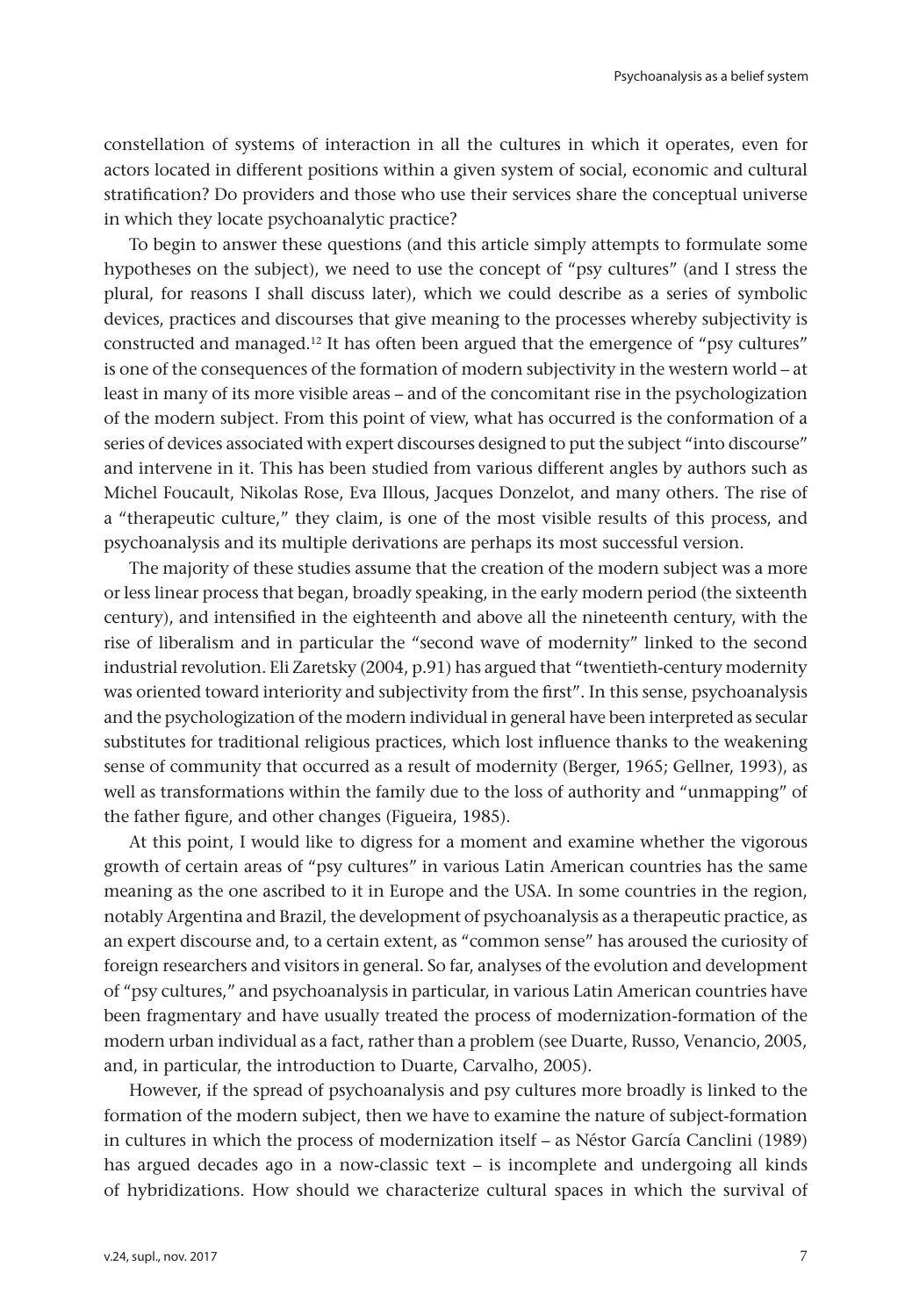intersubjective relations very different to those seen in the cultures of reference (Europe, the USA) can be demonstrated both subjectively (on the level of perceptions) and objectively (i.e., proven by social analysis) (Duarte, 1986, 2003); where the rise of "psy" devices (as understood in Europe and the USA) coexist and compete with other more or less traditional ways of managing subjectivity and "soul cures," even among urban subjects described as "modern?" What "elective affinities" would develop from a local point of view between the different ways of constructing and managing subjectivity seen in different social sectors in Latin America, and what would be the location(s) of psychoanalysis within them?

The early spread of psychoanalysis in Latin America was linked to cultural modernization. From 1910 on, in various countries in the region, it was discussed as a new medico-psychiatric technology. In other instances – the case of Brazil being the most significant, although examples can be found in Chile and elsewhere – psychoanalysis was appropriated by sectors of the intellectual elite, and during the regime of Brazilian dictator Getúlio Vargas it became a sort of "state knowledge," linked above all to new pedagogical practices. In the late 1930s, doctors and anthropologists who defined themselves (and were perceived) as psychoanalysts (such as Arthur Ramos in Rio de Janeiro; Durval Marcondes in São Paulo, or Ulisses Pernambucano in Pernambuco), held influential positions in the official educational systems of various states in Brazil (Plotkin, Ruperthuz Honorato, forthcoming). Psychoanalysis also played an important role in mass culture. In cities like Buenos Aires, Santiago de Chile or Rio de Janeiro, from the 1930s-1950s, there were interactive spaces in newspapers and on the radio (in Brazil) where "experts" – some of whom actually were so – analyzed and discussed dreams sent in by readers and listeners from a psychoanalytic point of view. There was a concurrent rise in psychoanalysis-based self-help literature that has only very recently started being replaced with another variety associated with the neurosciences. Psychoanalysis constituted a new discourse on sexuality that replaced (or, in some cases, complemented) traditional discourses linked to eugenics or Catholicism, as seen, for example, in women's magazines throughout the continent, especially starting in the 1960s, or even earlier (Plotkin, 2007, 2010; Ruperthuz Honorato, 2015; Plotkin, Ruperthuz Honorato, forthcoming). However, the practice of psychoanalysis has recently been associated with searches of a spiritual nature. Again, Pierre Bourdieu's arguments – although they refer to the French context – can help point the way towards understanding this multiplicity. According to the French sociologist, modernity led to a profound change in the religious field, blending it into a broader universe that included other forms of "soul cure," among which he explicitly mentions psychoanalysis (Bourdieu, 1987). In this sense, sects, psychoanalysts, psychologists, some actors in the medical field, sexologists, teachers of bodily expression, such as Asian martial arts, social workers, New Age practices etc. – and in the case of Latin America, the persistence, appropriation and reconfiguration of traditional therapeutic practices, whether local or African in origin, or others linked to Catholicism – all of these formed part of "a new field of struggle over the symbolic manipulation of the conduct of private life and the orientation of one's vision of the world, and they all develop in their practice competing and antagonistic definitions of health, of healing, of the treatment of bodies and of souls" (Bourdieu, 1987, p.119). Given the (re)emergence of conceptions that could be described as holistic, the classic separation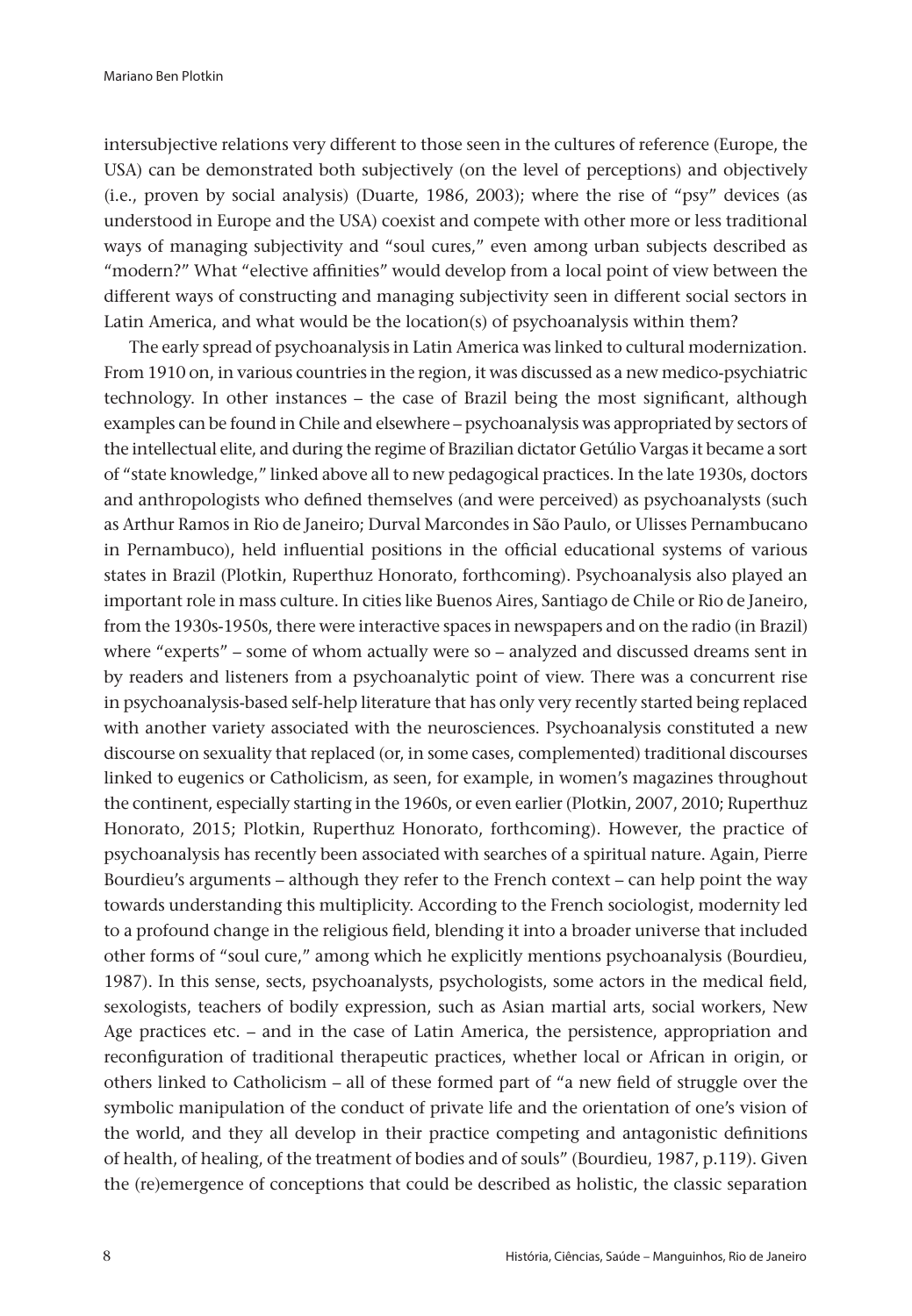between body and soul (and the healing systems associated with them) started to blur, and this led to a need to reconfigure and reconceptualize the psy field.

The first thing we can ascertain is that while in the "cultures of reference" (I prefer this term to "central countries" or other similar expressions) psy cultures present as a multiple phenomenon, in Latin America this multiplicity is even greater. It is a multidimensional, wide-ranging phenomenon, which developed in an asynchronous way. This has caused a series of problems that we are far from solving but that need to be examined and analyzed empirically. Firstly, there is the problem of defining our object. Where should we set the limits of psy cultures in order to acknowledge the scope of the problem but also allow a working definition of the object of study? Let us take Argentina as an example. It is a country in which, from the 1960s on, psychoanalysis has played a central role in the development of the culture and identity of the urban middle classes. For some decades now, Buenos Aires has been one of (if not the) world capitals of psychoanalysis, not only in terms of the number of analysts but, fundamentally, because of the extent to which psychoanalysis has penetrated different aspects of everyday middle-class life and even some parts of working-class life (Plotkin, 2010; Visacovsky, 2009; Plotkin, Visacovsky, 2007). The nature of the process and the reasons for this are extremely complex, and this is not the place to analyze them.

That said, the problem that arises from this declaration is that it usually functions as an *a priori* basis for, and limit on, research (a problem I acknowledge in my own work, Plotkin, 2010). Argentina (at least in terms of its urban areas) is a "psychoanalyzed" country, and much of the research on the issue has been devoted to noting, rather than problematizing this, meaning that the current scholarship has attempted to explain "how and why" Argentina became a psychoanalytic country, instead of observing what this means for different social actors, by analyzing the various syncretisms, limits and coexistences.13 Psychoanalysis has become a "normal" discourse both from the point of view of everyday life and from the point of view of those analyzing the phenomenon. "Other" ways of negotiating subjectivity are seen precisely thus: as "other" in terms of the "normalization" supposedly imposed by psychoanalysis – as alternative, contestatory, competing with the couch (Gorbato, 1994).

The problem, therefore, lies in closing the *a priori* gap between psychoanalysis and "other" ways of managing subjectivity and "healing souls" in this specific social and cultural context. We need, rather, to examine the nature of, and the relationships between, a series of devices and mechanisms that of course include psychoanalysis, but also many other discourses and practices whose identity should emerge from empirical research, all of which have – as García Canclini argues – allowed Argentinians, Brazilians, Chileans etc., to come up with their own particular way of entering into, staying in or leaving modernity as subjects and have also contributed to constituting them as such. But first we should ask in what particular ways modernities (since there is more than one, and they should be seen above all as unfinished processes) were inscribed on those cultural spaces, and what the place of psy cultures is within them. These psy cultures, if examined carefully, can be seen as much more plural, heterogeneous, mutually permeable and "contaminated" than one might think. This process has been studied in the case of Brazil – where research on the topic is more advanced – by Duarte y Carvalho (2005), among others, and in Colombia by Carlos Uribe (in this special issue).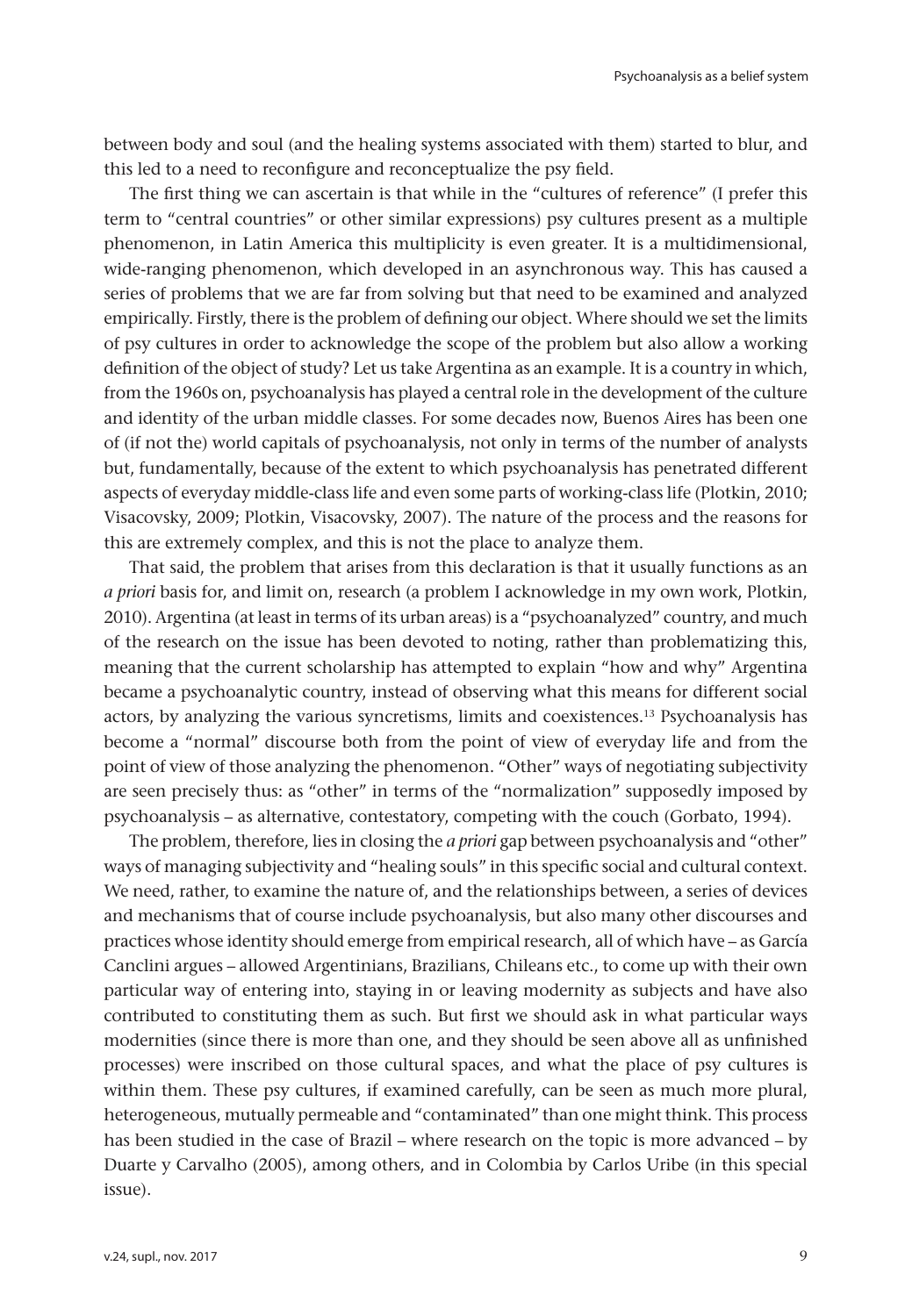I will now present some actual recent cases of these processes of hybridization. Although these are isolated cases, I consider them relevant because they are "ethnographically dense;" meaning that, in some way, they show the limits of what is possible. They thus allow us to draw some generalizations beyond their illustrative nature.

The first is taken from an ethnographic study by the anthropologist Nicolás Viotti (2014, p.15) of charismatic churches in Buenos Aires. One of his informants, an assiduous and regular member of one such church – significantly located in a part of the city informally known as "Villa Freud" because of the number of psychoanalysts there – told him about her prior experience with psychoanalysis and her ongoing experience with charismatic healing:

> I think you can spend years there [seeing a psychoanalyst] and nothing happens; whereas you come here and the Holy Spirit touches you. It touches your psyche, too, because it's something that goes through your whole body, your head … We're missing something and the spirit gives you what you need, it completely fills you up. Your body, your head, your unconscious, your soul, everything (Viotti, 2014, p.15).

Note the number of revealing aspects emerging from this small excerpt. Firstly, the informant had abandoned a secular practice for another associated with a sacred universe, particularly Catholicism, which had a strong local tradition; thus, in this sense, she was going against the classic theories of modernization. But secondly, her criteria for efficacy are still "modern." She gave up psychoanalysis because "you can spend years there and nothing happens;" whereas the charismatic churches, through the mediation of the Holy Spirit, provide better efficacy and immediate results. Thirdly, the charismatic experience, unlike psychotherapy, is holistic in nature, since it includes the body, the soul and the unconscious. Lastly, the experience of religiosity does not exclude terms and concepts that are clearly psychoanalytic in origin: the Holy Spirit also touches the unconscious.

There are multiple bridges between traditional practices – in many cases redefined by their links to other types of transnational, New Age-style practices – and psychotherapy. The son of a disappeared political detainee (this time in Montevideo) started treatment with a psychologist in an attempt to reconstruct his past. Upon reaching an impasse in treatment, the psychologist recommended that he consult her husband, a doctor who had tried various spiritual paths and who might be able to help him find his own. When he had listened to the patient's problems, the doctor announced, "You're crying out for treatment by the Indians." Thus the patient got involved with Charrúa shamanism (Gorodischer, 2012, p.161-162). As seen in both cases (there is no point in adding further examples, although there are a great many of them), psychotherapy, generally of a psychoanalytic nature, and other traditional practices, or ones linked to "alternative modernities" – we could include here Ravi Shankar's *The art of living* and certain types of yoga, among others – constitute elements of a broader universe of tools for managing spirituality that compete with, and at the same time complement, one another. There is much empirical work to be done in order to understand the nature(s) of this universe.

Some years ago, when I was asked to be a consultant for a documentary on the spread of psychoanalysis in Argentina, I was surprised by the links drew by psychology undergraduates at the Universidad de Buenos Aires between psychology and other practices. Part of the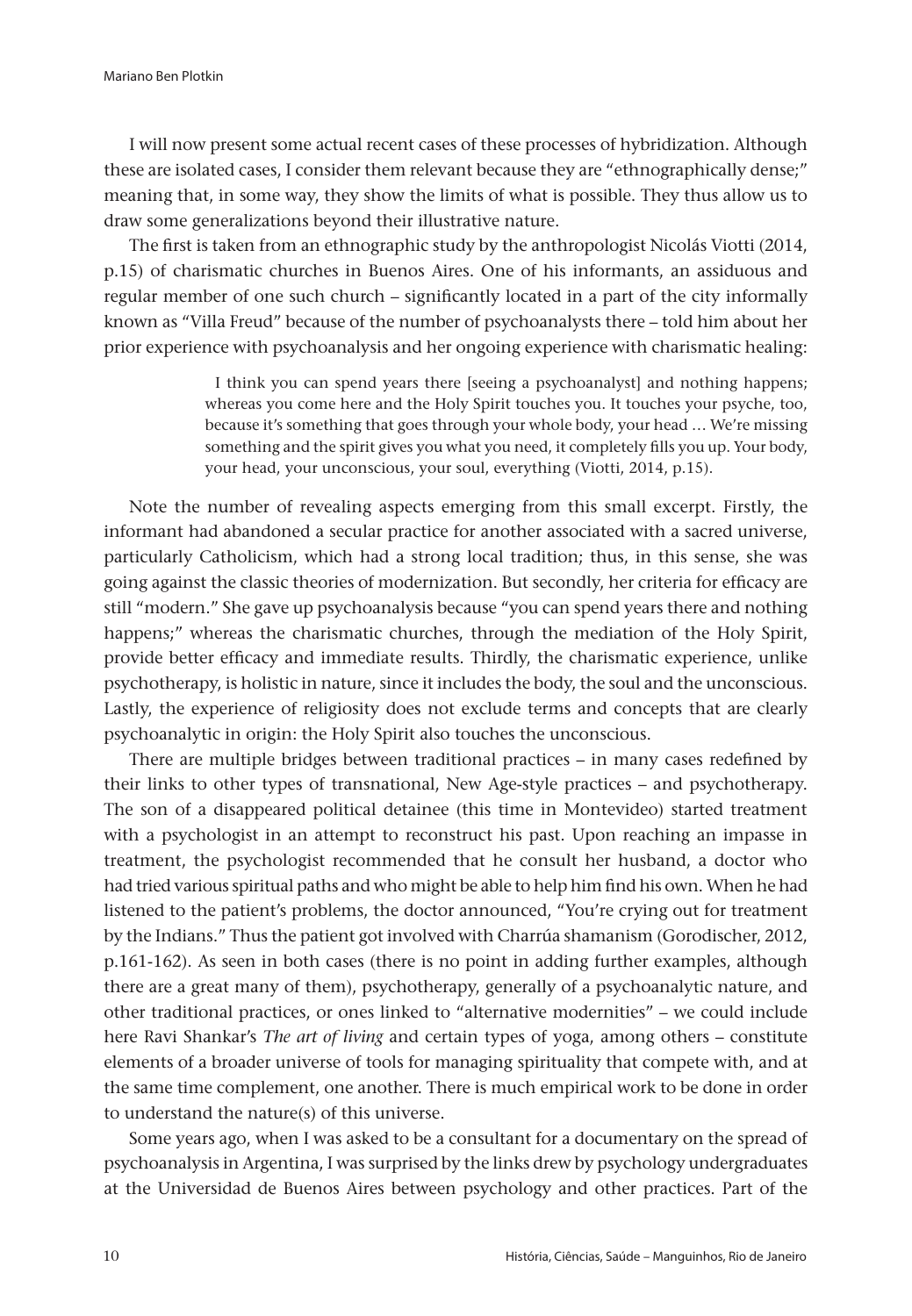documentary involved brief interviews with first-year psychology students who were asked why they had chosen that subject (one of the most highly-subscribed degree programs in the Universidad de Buenos Aires, with a strong Lacanian psychoanalytic focus). The interviews were held at the entrance to the school of psychology and were apparently conducted randomly, without any kind of preparation. Strikingly, a number of those interviewed linked their interest in psychology to an interest in astrology. In this sense, it is not surprising that an astrology workshop titled "Getting to know myself through the stars" is included in the Neighborhood Health Program (Salud Mental Barrial) for a public hospital in Buenos Aires (Astrología…, 7 jun. 2016).

Lastly, in winter 2014, the Museum of Modern Art in Buenos Aires held a series of talks by various different experts on the links between art and the unconscious, to accompany an art show whose works – at least according to the curators – were associated with the idea of the unconscious. These talks were given by specialists in different ways of conceptualizing the unconscious. As one might expect, one of the lectures was given by a psychologistpsychoanalyst, and another by a prestigious neuroscientist. The other two (there were four altogether) were given by a psychologist (with a doctorate in psychology) who also directed a research center on paranormal phenomena, and by a psychologist who introduced herself as a specialist in Tarot and was invited as such.<sup>14</sup> This last example shows that even within a space associated with "high culture," like a museum of modern art, there exists a heterogeneous vision of the unconscious, a gaze in which psychoanalysis – a discipline and form of knowledge that common sense links to the "discovery" of the unconscious – is competing for discussion space not only with other disciplines accepted as scientific, but also with other forms of knowledge that can hardly be placed within the scientific field. It is also striking that both the Tarot expert and the specialist on paranormal phenomena held degrees (one of them a doctorate) in psychology. The "contaminations" work both ways and the Tarot practice has undergone a process of psychologization recently, at least in Buenos Aires (Battezzati, sep. 2014).

Should we be surprised by these facts? Or should we rather conclude that they are evidence of different – but not, from various local perspectives, incompatible – ways of thinking about and managing subjectivity and/or finding tools to improve a state of distress? The problem, then lies less in defining whether psychoanalysis is a science, a type of religion or a religion substitute, but rather in asking in what universe of belief systems the Freudian system is inserted by the different actors involved in each cultural space and sub-space.

All of this would allow us to take another look at the psychoanalytic "authority regime" as a practice linked not only to institutional mental health systems, as seems to be the case in France and for the most part in the USA, at least until the 1980s (Lézé, 2010; Hale, 1995). Perhaps we should not be looking primarily (or not only) there for the social insertion of psychoanalysis in Argentina and other Latin American countries, but rather at a heterogeneous, multiple and complex therapeutic universe for constructing subjectivity, one that combines holistic conceptions with other dualistic ones (body-soul); one that would include Ravi Shankar, the growing body of self-help literature, different types of religiosity, traditional healing practices; cognitive therapies and their multiple hybrid versions such as mindfulness practice; but also at one that might be defined as "public forms of psychoanalysis"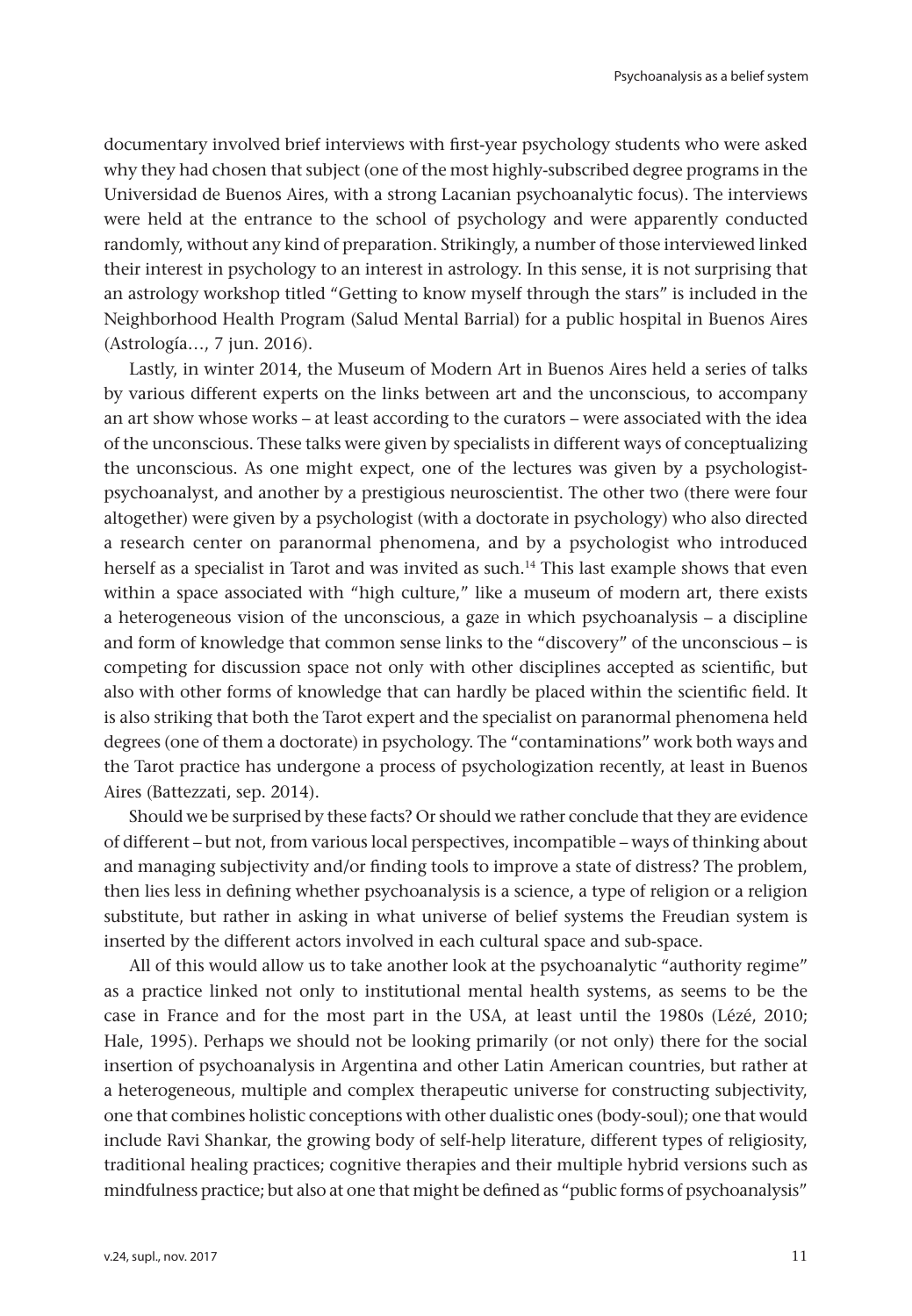such as that practiced by Gabriel Rolón, an Argentinian psychologist, best-selling author and playwright whose theatrical works are based on his psychoanalytic cases. Rolón also leads public discussion sessions that rather resemble group therapy modeled on self-help, and he appears in radio and television programs.15 Can we conceptualize this type of phenomenon as evidence of a breakdown of the association between psychoanalysis and individualism? How should we interpret this phenomenon in cultures like Buenos Aires or São Paulo or Rio de Janeiro, where the vicissitudes of psychoanalytic therapies are an almost obligatory topic of conversation in social gatherings? If the basis of psychoanalytic therapy lies in the distinction between the public and the private sphere, what happens when the private – and with it psychoanalytic experience – becomes public?

If what I have been proposing is plausible, it is necessary to take into account the specificity and also the multiplicity of psy cultures and psychoanalysis as social practices and discourses, based on empirical analysis. But in order to do that, we need to gain some analytic distance, which we can do not by assuming that urban societies in Argentina or Brazil are "psychoanalyzed," but by examining as broadly as possible the multiple ways those subjectivities are managed, and above all the historical process by which they were constructed (the historical dimension of the process is crucial). Likewise, we need to take into account the places occupied by the different forms of psychoanalysis, which are certainly understood differently by different social actors. I would like to return to some parts of Bourdieu's (1971, p.315) analysis of religions, particularly his observation that religious representations and behaviors that claim to be part of a single original message actually owe their diffusion in social space to the fact that they are ascribed radically different meanings and functions by different groups or classes. These types of meanings are imbued with hierarchical systems and worldviews that are linked to social class, gender differences and, to a lesser extent in a city like Buenos Aires, ethnic identities (on the case of Brazil, cfr. Duarte, 1986; Velho, 2012). As Sônia Maluf (s.d.) has shown regarding religions in Brazil, one has to explore the subjects, map the movement back and forth, the flow, the webs of different forms of knowledge and practices, "even if that means associating things that are not supposed to be grouped together." To do this, it is vital to try and understand the local categories that clients of the various practices (including psychoanalysis) use to conceptualize themselves. Are they sufferers? In search of wellbeing? Constructing subjectivity? These multiple characterizations are linked to the type of benefit the actors seek to obtain from each type of practice (and their possible combinations); an issue we know little about yet, particular as regards psychoanalysis.

To do this sort of analysis, I believe that for every period studied, it is vital to try and reconstruct the universe of what can be thought and said – what Marc Angenot (2012) calls the social discourse – within the space of psy cultures, and how it developed, since the formation of devices linked to the construction of subjectivity is essentially a historical process and must, therefore, be studied historically.16 We need to pay attention both to the continuities and the ruptures or gaps in "social discourse" linked to psy cultures. The acceptable forms of what is sayable define legitimate practices (and how they are perceived by the various actors), the criteria for legitimacy and the discourses that are acceptable at a given point in a particular social space. We need to look also at the place these practices occupy in the social and symbolic world.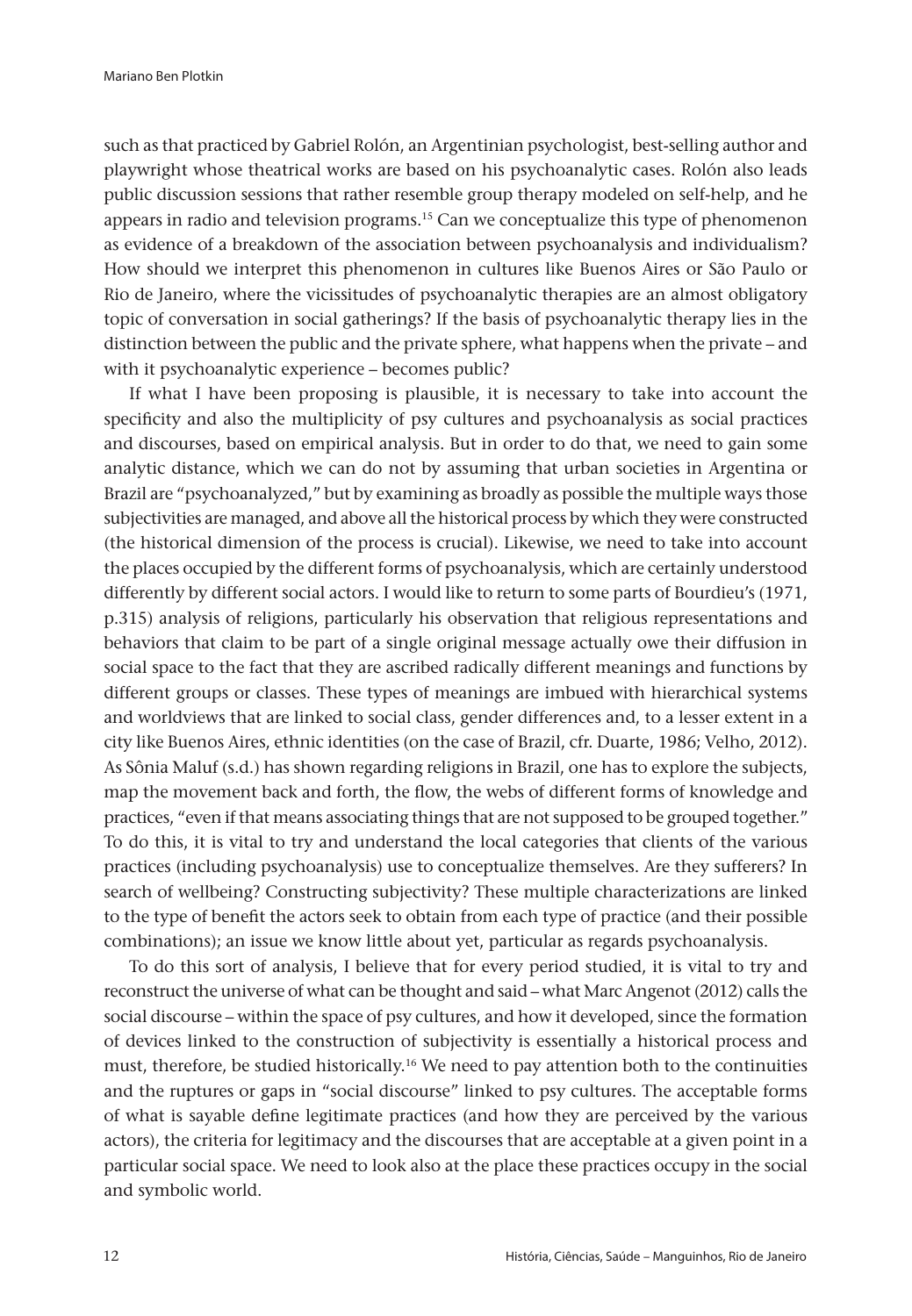When we consider the universe of what is sayable in a given social context, it is vital to pay attention to the multiple porosities existing between expert discourses and social practices; between high culture and what is usually understood as "popular culture," as well as the universe defined by common sense. If there is one factor that explains the success of psychoanalysis, it is its capacity to place itself at the intersection of all these cultural spaces. Psychoanalysis is a therapeutic practice and an expert discourse on sexuality, subjectivity etc., but it also has a privileged channel of diffusion via popular publications, television programs, plays, women's magazines and child-rearing texts. Although classic sociologists and a few modern ones (Weber, Bourdieu, Canguilhem) have tended to establish a clear division between science and common sense, as Visacovsky (2009) has shown, it is obvious that psychoanalysis defies such a clear separation (it is certainly not the only case of this, but is perhaps the most visible one). Indeed, to understand the phenomenon of the spread of psychoanalysis and, by extension, of psy cultures, we need to focus on these gaps and "gray areas" as productive spaces for defining new practices and discourses.

## ACKNOWLEDGEMENTS

I am grateful to Adriana Alzate Echeverri and Sabina Frederic for their helpful comments.

#### **NOTES**

1 In his autobiographical writing, Freud (1974d, p.2762) mentioned that his inspiration for studying medicine came, on the one hand, from his reading of the works of Darwin, and on the other from Goethe's *Fragment über die Natur*.

2 On the Apollonian and Dionysian dimensions attributed to psychoanalysis, especially among intellectual circles in the USA, see Ross (2012).

<sup>3</sup> See, for example, Grünbaum (1984).

4 Although throughout this text I usually use the term "psychoanalysis" in the singular, in fact, as in any system of ideas and beliefs, in this particular case there are as many "psychoanalyses" as there are reading and reception systems. Therefore, just as one cannot speak of one single "Marxism," neither can one speak *strict sensu* of one single "psychoanalysis." On the other hand, within the psychoanalytic movement (just as within Marxism), there are innumerable sects, each of which considers itself to be the purveyor of "true psychoanalysis." In this article, I treat psychoanalysis as a set of discourses and practices that are legitimized by their inclusion in a genealogy going back to Freud and his system. Fundamentally, what are of interest here are the circumstances in which the Freudian system takes shape as a mechanism capable of legitimizing other discourses and practices. For discussions of different readings of psychoanalysis, see Damousi, Plotkin (2009).

5 It is interesting to note that Luiz Fernando Dias Duarte and Emilio Carvalho (2005, p.492) have shown a cultural affinity between the western religious tradition and the process of psychologization. For a comparative historical analysis of religious and therapeutic practices in France, see Guillemain (2006).

6 The problems inherent to any external critique of psychoanalysis can also be linked to the difficulties psychoanalysts have encountered in historicizing their practice and discipline. See Plotkin (sep. 2013).

7 In this and other citations of texts from non-English languages, a free translation has been provided.

8 A typical case in which this connection between the objective and subjective dimensions is "repressed" is that of modern neurosciences, above all in regard to the popularization of images of the brain, in which something that is a product of interpretation in general is presented as an objective reality.

9 The differences between the forms of knowledge-transmission have been studied from the anthropological point of view by Fredrik Barth (1990, 2002, among others).

<sup>10</sup> In the case of Brazil, see Russo (1999). For a discussion of the gaze of belief-systems as seen from within, see Bourdieu (1987, p.106-112).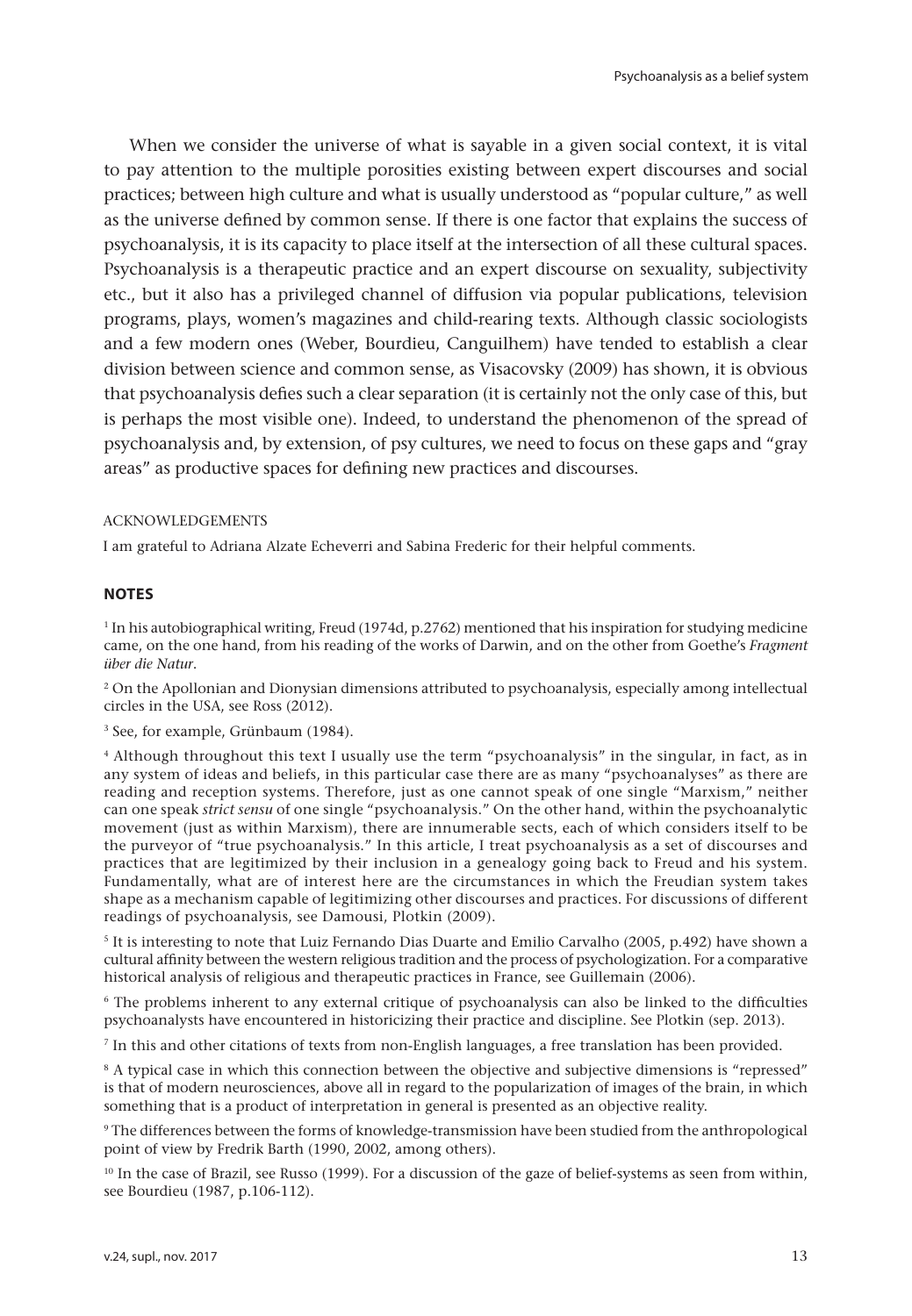<sup>11</sup> A recent ethnographic study on the way the psychoanalytic field works in France is that of Lézé (2010), who points out the problems of extraterritoriality.

<sup>12</sup> I am aware of the difficulties involved in using the term "culture." As a working definition (without ignoring the complexities involved), I use that of Clifford Geertz (1973, p.5), who argues that culture is the set of webs of significance that man has spun for himself, or, more precisely, that it is a historically transmitted pattern of meanings embodied in symbols, a system of inherited conceptions expressed in symbolic forms by means of which human beings communicate, perpetuate and develop their knowledge about and attitudes toward life (p. 89). Needless to say, it is the result of multiple complex processes. For a debate on anthropologists' use of the concept of culture, see Borofsky et al. (2001).

<sup>13</sup> It is only very recently that anthropologists have begun carrying out this type of work. See, for example, Viotti (2014) and Semán (2008).

<sup>14</sup> On the "psychologization" of the Tarot in Buenos Aires, see Battezzati (sep. 2014).

 $15$  The few existing ethnographic studies of the psychoanalytic field were in fact done within the public health system (Visacovsky, 2002; Lakoff, 2005). The case of Rolón – and particularly his audience – is being studied by Colombian sociologist Felipe Vergara Gómez.

16 Marc Angenot (2012, p.38-39) defines social discourse as the discursive forms included within the historical limits of everything that is sayable or writable at a given historical moment in a given cultural space. In particular, he refers to "irreducible assumptions about the socially plausible, to which all those involved in the debates refer as the basis for their divergences and disagreements."

## **REFERENCES**

#### ANGENOT, Marc.

*El discurso social*: los límites históricos de lo pensable y lo decible. Buenos Aires: Siglo XXI. 2012.

#### ASTROLOGÍA...

Astrología en el Hospital Pirovano como herramienta terapéutica. *Clarín*. Entremujeres, Astrología. Disponible en: http://entremujeres.clarin.com/astrologia/ astrologia-brujula-hospitales-herramientaterapeutica\_0\_1591040977.html. Acceso en: 10 jun. 2016. 7 jun. 2016.

## BARTH, Fredrik.

An anthropology of kowledge. *Current Anthropology*, v.43, n.1, p.1-18. 2002.

#### BARTH, Fredrik.

The guru and the conjurer: transactions in knowledge and the shaping of culture in Southeast Asia and Milanesia. *Man*, v.25, n.4, p.640-653. 1990.

#### BATTEZZATI, Santiago.

La psicologización del tarot y la astrología: la definición de una morfología del self en un camino de búsqueda interior. *Culturas Psi/Psy Cultures*, v.2, n.3, p.26-50. Disponible en: http:// ppct.caicyt.gov.ar/index.php/culturaspsi/article/ view/5191/4796. Acceso en: 5 mayo 2016. sep. 2014.

BERGER, Peter. Towards a sociological understanding of psychoanalysis. *Social Research*, v.32, n.1, p.23- 65. 1965.

BOROFSKY, Robert et al. When: a conversation about culture. *American Anthropologist*, v.103, n.1-2, p.432-446. 2001.

BOURDIEU, Pierre. *Choses dites*. Paris: Les Editions de Minuit. 1987.

BOURDIEU, Pierre. Genèse et structure du champ religieux. *Revue Française de Sociologie*, v.12, n.3, p.295-334. 1971.

BREUER, Joseph; FREUD, Sigmund. Estudios sobre la histeria [1895]. In: Freud, Sigmund. *Obras completas, v.1*. Madrid: Biblioteca Nueva. 1974.

CASTEL, Robert. *Le psychanalysme.* Paris: Maspero. 1973.

DAMOUSI, Joy; PLOTKIN, Mariano (Ed.). *The transnational unconscious*: essays on the history of psychoanalysis and transnationalism. London: Palgrave-MacMillan. 2009.

DASTON, Lorraine; GALISON, Peter. *Objectivity.* New York: Zone Books. 2007.

DASTON, Lorraine; GALISON, Peter. The image of objectivity. *Representations*, v.40, p.81-128. 1992.

DE LA PEÑA, Francisco. Más allá de la eficacia simbólica del chamanismo al psicoanálisis. *Cuicuilco*, v.7, n.18, p.137-152. 2000.

DUARTE, Luiz Fernando Dias. Antropología y psicoanálisis: retos de las ciencias románticas en el siglo XXI. *Culturas Psi/Psy*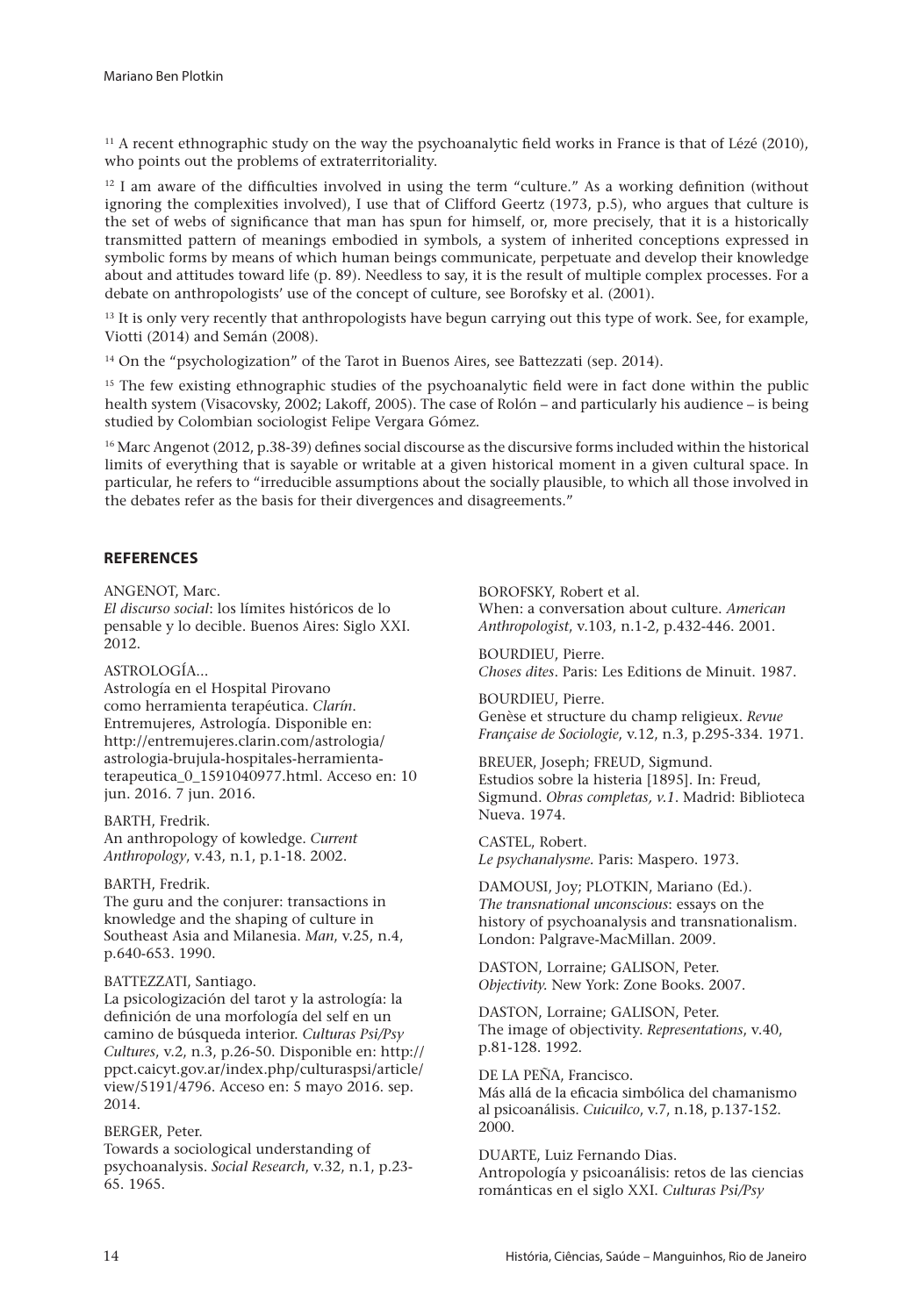*Cultures*, v.1, n.2, p.45-63. Disponible en: http:// ppct.caicyt.gov.ar/index.php/culturaspsi/article/ view/3902/3647. Acceso en: 6 mayo 2016. 2013.

DUARTE, Luiz Fernando Dias. Indivíduo e pessoa na experiência da saúde e da doença. *Ciência e Saúde Coletiva*, v.8, n.1, p.173- 183. 2003.

DUARTE, Luiz Fernando Dias. *Da vida nervosa nas classes trabalhadoras urbanas*. Rio de Janeiro: Jorge Zahar. 1986.

DUARTE, Luiz Fernando Dias; CARVALHO, Emilio de. Religião e psicanálise no Brasil contemporâneo: novas e velhas Weltanschauungen*. Revista de* 

*Antropologia*, v.48, n.2, p.473-500. 2005.

DUARTE, Luiz Fernando Dias; RUSSO, Jane; VENANCIO, Ana Teresa (Ed.). *Psicologização no Brasil*: atores e autores. Rio de Janeiro: Contracapa. 2005.

#### EIDELSZTEIN, Alfredo.

Por un psicoanálisis no extraterritorial. *El Rey está desnudo*, v.1, n.1, p.75-103. 2008.

FIGUEIRA, Sérvulo A. (Ed.). *Cultura da psicanálise*. São Paulo: Brasiliense. 1985.

FREUD, Sigmund. Nuevas lecciones introductorias al psicoanálisis [1933]. In: Freud, Sigmund. *Obras completas, v.8*. Madrid: Biblioteca Nueva. 1974a.

#### FREUD, Sigmund.

El porvenir de una ilusión [1927]. In: Freud, Sigmund. *Obras completas, v.8*. Madrid: Biblioteca Nueva. 1974b.

#### FREUD, Sigmund.

Inhibición, síntoma y angustia [1926]. In: Freud, Sigmund. *Obras completas, v.8*. Madrid: Biblioteca Nueva. 1974c.

FREUD, Sigmund. Autobiografía [1924]. In: Freud, Sigmund. *Obras completas, v.7*. Madrid: Biblioteca Nueva. 1974d.

## FREUD, Sigmund.

Historia de una neurosis infantil (caso del "Hombre de los lobos") [1918]. In: Freud, Sigmund. *Obras completas, v.6*. Madrid: Biblioteca Nueva. 1974e.

GARCÍA CANCLINI, Néstor. *Culturas híbridas*: estrategias para entrar y salir de la modernidad*.* México: Grijalbo. 1989.

## GEERTZ, Clifford.

*Local knowledge*: further essays in interpretive anthropology. New York: Basic Books. 1983.

GEERTZ, Clifford. *The interpretation of cultures*: selected essays. New York: Basic Books. 1973.

GELLNER, Ernest. *The psychoanalytic movement*: the cunning of unreason. London: Fontana. 1993.

GORBATO, Viviana. *Los competidores del diván*: el auge de las terapias alternativas en la Argentina. Buenos Aires: Espasa Hoy. 1994.

GORODISCHER, Violeta. *Buscadores de fe*: un viaje a la espiritualidad contemporánea. Buenos Aires: Emecé. 2012.

## GRÜNBAUM, Adolf.

*The foundations of psychoanalysis*: a philosophical critique. Berkeley: University of California Press. 1984.

## GUILLEMAIN, Hervé.

*Diriger les consciences, guérir les âmes*: une histoire comparée des pratiques thérapeutiques et religieuses, 1830-1939. Paris: La Découverte. 2006.

## HALE, Nathan.

*The rise and crisis of psychoanalysis in the United States*: Freud and the Americans, 1917-1985. New York: Oxford University Press. 1995.

# LAKOFF, Andrew.

*Pharmaceutical reason*: knowledge and value in global psychiatry. Cambridge: Cambridge University Press. 2005.

## LÉVI-STRAUSS, Claude.

El hechicero y su magia. In: Lévi-Strauss, Claude. *Antropología estructural*. Buenos Aires: Eudeba.p.151-167. 1977a.

## LÉVI-STRAUSS, Claude.

La eficacia simbólica. In: Lévi-Strauss, Claude. *Antropología estructural*. Buenos Aires: Eudeba. p.168-182. 1977b.

## LÉZÉ, Samuel.

*L'autorité des psychanalystes*. Paris: PUF. 2010.

## MAFFI, Carlos.

*Le souvenir*: écran de la psychanalyse: Freud, Klein, Lacan. Ruptures et filiations. Paris: Éditions du Félin. 2012a.

## MAFFI, Carlos.

La transmisión entre el aula y el diván. *Docta: Revista de Psicoanálisis*, año 10, n.8, p.205-221. 2012b.

#### MALUF, Sônia.

Além do templo e do texto: desafios e dilemas dos estudos de religião no Brasil. Manuscrito. [s.l.]: [s.n.]. sf.